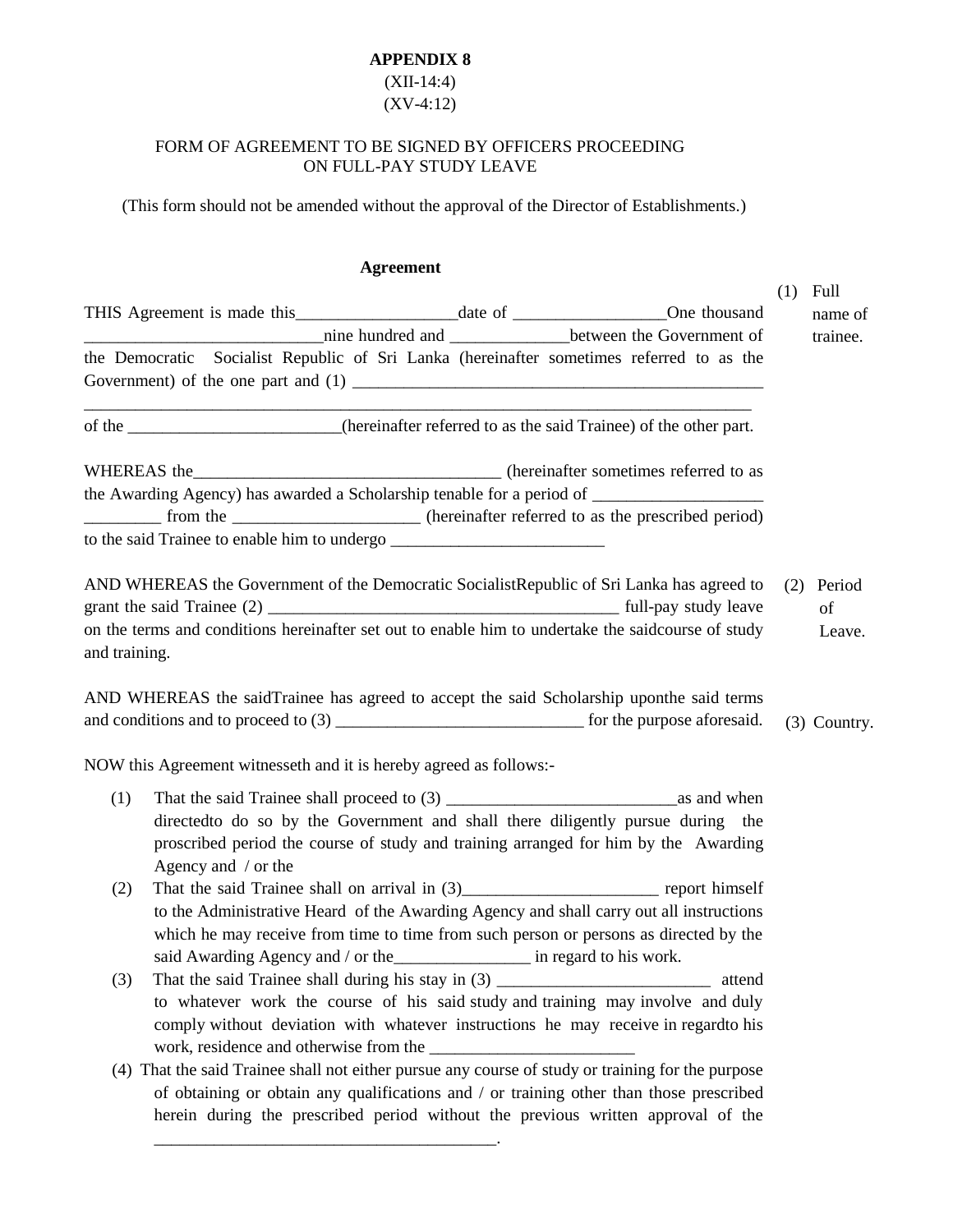| (4) Designation<br>of Head of          | That if at any time during the course of his training the said trainee shall have worked on<br>(5)<br>or discovered any new process, technique or formula arising directly out of the facilities<br>provided for him, he shall forthwith disclose such process, technique or formula complete |
|----------------------------------------|-----------------------------------------------------------------------------------------------------------------------------------------------------------------------------------------------------------------------------------------------------------------------------------------------|
| Institution.                           | and shall at all times keep and maintain complete secrecy on the subject until the same is<br>released by the                                                                                                                                                                                 |
|                                        | That the said trainee shall not demand, receive or appropriate any fees or payments from the<br>(6)                                                                                                                                                                                           |
|                                        | Authorities in charge of his study and training for any work done or services rendered by                                                                                                                                                                                                     |
|                                        | him during the period of the said course of study and training. Should any such fees or                                                                                                                                                                                                       |
|                                        | payments as aforesaid be made to him at any time, he shall dispose of same as directed by                                                                                                                                                                                                     |
|                                        |                                                                                                                                                                                                                                                                                               |
|                                        | (7)                                                                                                                                                                                                                                                                                           |
|                                        |                                                                                                                                                                                                                                                                                               |
|                                        | certified by the said Administrative Head of the Awarding Agency.                                                                                                                                                                                                                             |
|                                        | (8)                                                                                                                                                                                                                                                                                           |
|                                        | Agreement and recall the said Trainee any time of:-                                                                                                                                                                                                                                           |
|                                        | $(a)$ the work and / or conduct of the said Trainee is unsatisfactory;                                                                                                                                                                                                                        |
|                                        | (b) illness or ill-health of the said Trainee makes him unfit or unsuitable for further                                                                                                                                                                                                       |
|                                        | training;                                                                                                                                                                                                                                                                                     |
|                                        | $(c)$ the said Trainee fails to comply with the terms and conditions herein set forth;                                                                                                                                                                                                        |
|                                        |                                                                                                                                                                                                                                                                                               |
|                                        | reports of his studies;                                                                                                                                                                                                                                                                       |
|                                        | $(e)$ The said Trainee criticises or makes offensive statements regarding the Government of                                                                                                                                                                                                   |
|                                        | or of its people or customs.                                                                                                                                                                                                                                                                  |
|                                        | In the event of the Awarding Agency forfeiting the return portion of his travel grant                                                                                                                                                                                                         |
|                                        | for any valid reason the said Trainee shall himself meet the cost of his return passage<br>to Sri Lanka.                                                                                                                                                                                      |
|                                        | That the said Trainee shall after completion of his said study and training in (3)<br>(9)                                                                                                                                                                                                     |
|                                        | forthwith return to Sri Lanka unless otherwise                                                                                                                                                                                                                                                |
| (5) Period of                          |                                                                                                                                                                                                                                                                                               |
| Obligatory                             | under Government and shall serve the Government if so required for a term of not less                                                                                                                                                                                                         |
| service.                               |                                                                                                                                                                                                                                                                                               |
|                                        | duties as aforesaid.                                                                                                                                                                                                                                                                          |
|                                        | (10)                                                                                                                                                                                                                                                                                          |
|                                        | submit a comprehensive report to the (4) __________________________ incorporating                                                                                                                                                                                                             |
|                                        | whatever knowledge of matters of general or specific interest to his departmental officers                                                                                                                                                                                                    |
|                                        |                                                                                                                                                                                                                                                                                               |
|                                        | for the information of his departmental officers.                                                                                                                                                                                                                                             |
|                                        | (11)                                                                                                                                                                                                                                                                                          |
|                                        | termination or extension of his period of training on the ground of illness while in                                                                                                                                                                                                          |
| (6) Representative<br>of the Sri Lanka | shall be supported by a certificate from a medical                                                                                                                                                                                                                                            |
| in Country of                          |                                                                                                                                                                                                                                                                                               |
| study.                                 | In the event of any extension of the period of training being granted to the Trainee for any<br>(12)                                                                                                                                                                                          |
|                                        | reason whatsoever the said trainee shall continue his training during the extended terms                                                                                                                                                                                                      |
|                                        | on the same terms as herein contained and the provisions of this agreement shall apply in                                                                                                                                                                                                     |
|                                        | all respects as though the extended period were originally included as part of the period                                                                                                                                                                                                     |
|                                        | of training.                                                                                                                                                                                                                                                                                  |
|                                        | It is agreed that the Trainee shall in the event of any such extension as aforesaid being granted                                                                                                                                                                                             |
|                                        | serve the Government after resumption of duties for such further period of compulsory                                                                                                                                                                                                         |
|                                        |                                                                                                                                                                                                                                                                                               |
|                                        | years already provided for herein.                                                                                                                                                                                                                                                            |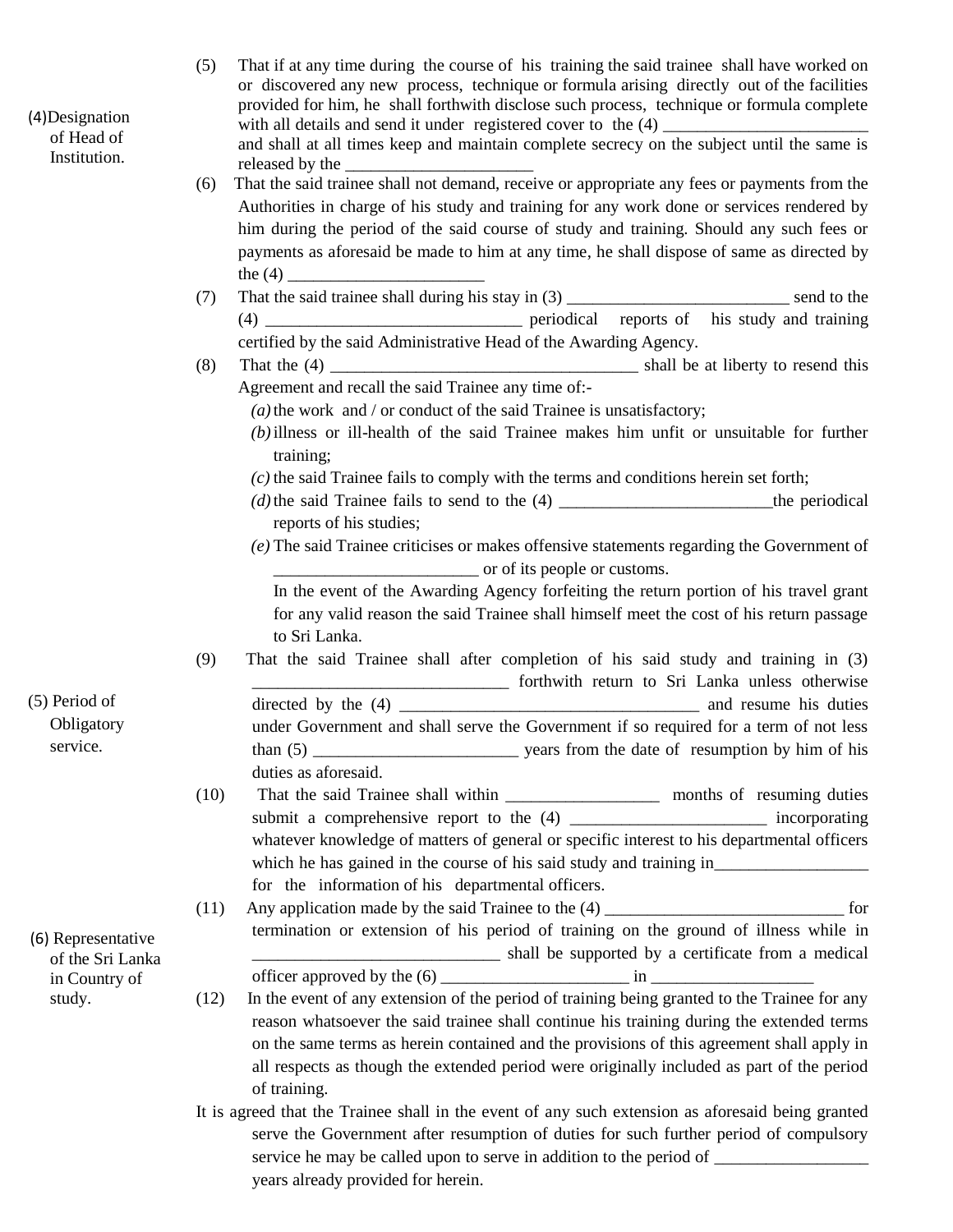(13) *(a)*That if the trainee resigns his Scholarship or abandons his study and training before the expiration of its tenure for reasons which in the opinion of the  $(4)$ are not satisfactory he will be deemed to have forfeited his right to all benefits under this Agreement and shall become liable to reimburse the Government the full amount of expenses incurred on him by the Government and Awarding Agency in connection with the

said scholarship up to the date of resignation and shall make his own arrangements and meet the expenses of his return passage to Sri Lanka. *(b)*That if the said Training facilities granted to the said Trainee be cancelled by the Awarding Agency on account of his work and/or Conduct being unsatisfactory, or if the said Trainee shall be recalled under Clause 8 *(a), (c), (d)* or *(e)* hereof or if the said Trainee shall fail to return to Sri Lanka when directed to do so or if he shall fail to resume duties under Government upon completion or sooner determination of his said course of study and training or if, after resumption of his duties under Government he shall fail to serve the Government for a period of at least (5) wears from the date of resumption by him of his duties as aforesaid or if after resuming his duties as aforesaid he shall resign his appointment under Government before the expiry of the said period of (5)\_\_\_\_\_\_\_\_\_\_\_\_\_\_\_\_\_\_\_\_\_\_\_\_ years or if he shall be dismissed or removed from office before the expiry of the said period (5)\_\_\_\_\_\_\_\_\_\_\_\_\_\_\_\_\_\_\_\_\_\_years on the ground of

inefficiency or any other cause or if, before the expiry of the said period of (5)\_\_\_\_\_\_\_\_\_\_\_\_\_\_\_\_\_\_\_\_\_\_\_ years, he opts to retire before reaching the age of sixty years or if he fails to comply with any of the other terms of this Agreement, the said Trainee shall refund and repay to the Government the full amount of expenses incurred by the Government and the Awarding Agency on account of this Scholarship.

- (14) Nothing herein contained shall be deemed to imply or be construed to mean that the Government shall employ or be bound to employ the said Trainee for the said period of (5)\_\_\_\_\_\_\_\_\_\_\_\_\_\_\_\_\_\_\_\_\_\_\_\_years on his return to Sri Lanka after the completion or sooner determination of his training.
- (15) It is agreed that a document purporting to be a statement of accounts and purporting to be certified by or on behalf of the (4)\_\_\_\_\_\_\_\_\_\_\_\_\_\_\_\_\_\_\_\_\_\_\_\_\_\_\_ shall be prima facie evidence of the amount due and payable to the government under the Clauses 12 and 13 without further or other proof of its execution, contents or signature thereon.
- (16) It is agreed that a certificate by or on behalf of the  $(4)$ shall be prima facie evidence of any of the matters referred to in Clauses 8, 9 and 13 above without further or other proof of the contents or the signature thereon.
- (17) The \_\_\_\_\_\_\_\_\_\_\_\_\_\_\_\_\_\_\_\_\_\_\_\_\_ shall mean the officer holding the post of or acting in the office of the (4)\_\_\_\_\_\_\_\_\_\_\_\_\_\_\_\_\_\_\_\_\_\_ or who for the time being is performing the functions now exercised by the  $(4)$
- (18)"Expenses" shall include the amount of salary and allowances paid to the Trainee during the period of training, the cost of passages, any special allowances paid to the trainee while undergoing training, medical expenses and any amounts paid as fees, advances and allowances to the trainee or on the trainee's behalf for the said course of study and training.